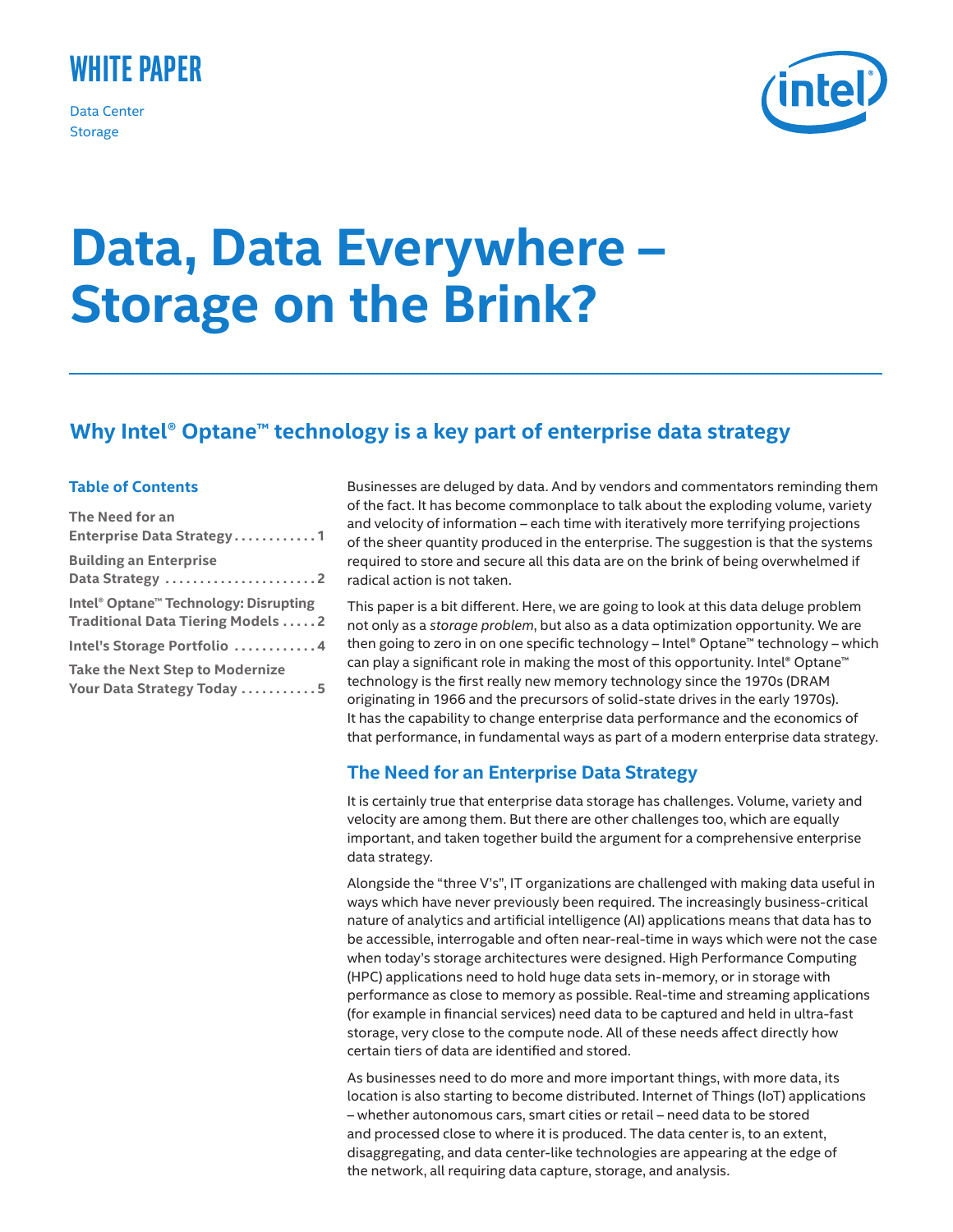<span id="page-1-0"></span>Finally, we have cost. Storage total cost of ownership (TCO) is as important as ever, but it is increasingly difficult to calculate. It is not just about the cost of storing and securing data – vault-like – in cold or cool storage. It is also about the cost per operation of accessing and analyzing that data when it is needed. Benchmarks need to reflect changing real-world workloads, not simplified ideal states.

So, taken in combination, these factors argue for a comprehensive approach to a modern enterprise data strategy.

## **Building an Enterprise Data Strategy**

IT must create an intelligent data strategy that not only efficiently and securely stores data, but also pre-positions the data for real-time or future application use. Understanding application and location requirements – speed and continuity of access, proximity to the compute node etc. – really means understanding the business processes and applications the data strategy must support. Alongside the data deluge, the other great commonplace of IT commentary is that 'IT must get closer to the business'. Nowhere is this truer than in data strategy. By understanding the applications – often built around analytics or AI – which drive competitive advantage, and the ways in which those applications may move towards the edge, IT can build a data strategy which directly impacts business success.

Intel believes that a successful modern data strategy is software-defined, based on application requirements, and intelligently tiered. This paper is going to focus on data tiering, and Intel Optane technology's place in that process.

The strategic approach to data tiering is as follows:

- *• Understand current application data requirements:* What is the relationship between data and the applications that use it. How is the data consumed? What are the latency and availability requirements? Who needs access and how? Which applications are business-critical?
- *• Project future data requirements:* Which future applications will make challenging data demands – either performance, location, or cost? What will be the effect of the long-term business plan on data requirements?
- *• Create a data hierarchy:* Data lives everywhere, both inside and outside an organization. Most application strategies will require varied types of data. It is important to understand the relationships between the various databases, both structured and unstructured. Modeling the data provides a hierarchy across an organization and is often a success factor in the execution of an analytics strategy.

*• Consider enterprise-level impactors:* A data strategy driven by business objectives will need to address factors impacting both the storage environment and analytics strategies. These include such things as data availability, data privacy, data retention, and compliance with datacentric regulations that the enterprise may need to conform to, data sourcing, and data cleanliness.

At the end of this process enterprises should have a 3D picture of their current and future data hierarchies, and the ability to start tiering them. Most IT departments think of data in terms of temperature. 'Cold' data is almost never accessed, but needs to be securely stored. At the other end of the scale, 'hot' data needs to be frequently, rapidly, and securely accessed. And, of course, data needs to be able to move through the tiers according to application and security needs.

Many businesses store 'cold' or 'cool' data in tape storage or in the cloud. Warm(ish) data can be happily stored on disk. The issue is with very warm and 'hot' data. Modern applications need more and more data, and they need it faster. So, to return to the beginning of this paper, the data deluge should have a fourth vector – volume, velocity, variety, and heat. More and more data is – or in an ideal world would be – hot. This causes real issues – both cost and technical – for IT, and this is where Intel Optane technology comes in.

# **Intel® Optane™ Technology: Disrupting Traditional Data Tiering Models**

Traditionally, data has been tiered and stored on media of increasing cost and performance according to the access needs:

- Tape is cheap and slow
- Hard-drive disks are moderately priced and moderately slow
- Solid-state drives (SSDs) are more expensive and faster
- DRAM is extremely expensive and fast
- Processor cache is the most expensive and fastest (but severely limited in size).

This model has been somewhat disrupted at the low end by the use of cloud storage for cold and cool data by some enterprises, but at the warm/hot end, the trade-off between cost and performance remains acute.

Intel Optane technology is an entirely new technology which, while not as fast as DRAM, is fast enough to act as an extended memory pool and more responsive than even the highest performing NAND SSDs. This means that, for many applications, Intel Optane technology can replicate inmemory performance and therefore provide a much better high-performance solution for warm or hot data than disk, and a much cheaper solution than DRAM.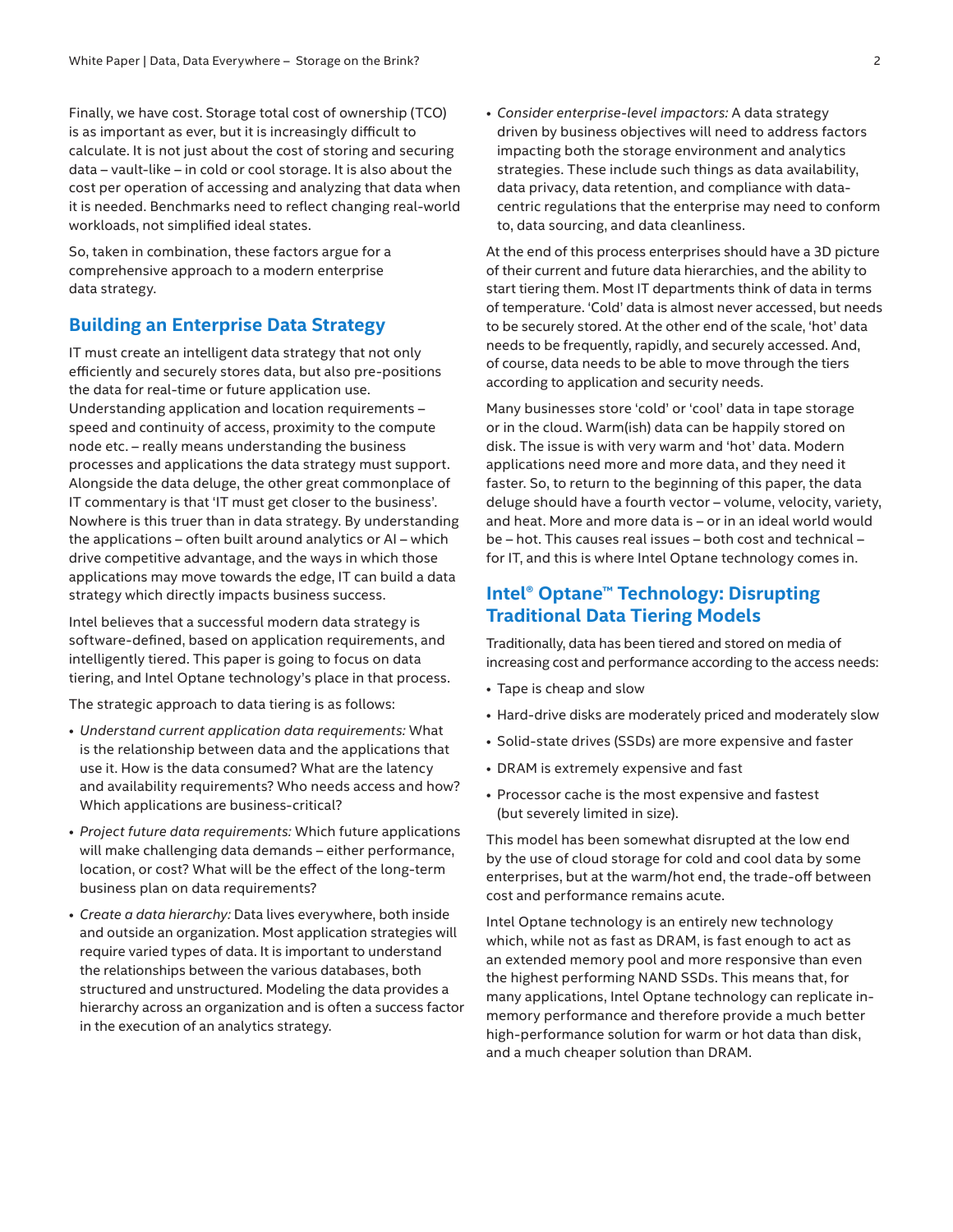<span id="page-2-0"></span>

#### **Figure 1.** Intel® Optane™ technology introduces a new layer to the storage infrastructure

Effectively, Intel Optane technology combines the attributes of memory and storage with low latency, high endurance, outstanding quality of service and high throughput. This creates a new data tier, and one which is especially useful for the applications which are driving competitive advantage in today's enterprise environment: advanced analytics, AI, and HPC.

In today's architecture, blurring the boundaries between storage and memory means accelerating fast storage and extending cache. Intel Optane technology increases scale per server and reduces transaction costs. Combined with the latest Intel® Xeon® Scalable processors, Intel Optane SSDs enable bigger and more affordable data sets to gain new insights from larger memory pools. Many applications will benefit from using Intel Optane SSDs as a fast storage or cache device. They deliver the performance necessary to enable a new, higher performance cache or tier, as well as presenting the ultimate low latency for use as direct attached storage with the most demanding applications or services. In these applications, Intel Optane SSDs will vastly accelerate performance, break storage bottlenecks, improve workload scaling, and reduce the total cost for deployments. The ability to use a larger-capacity and lower-cost device, compared to DRAM, will create opportunities to save money by replacing some of the DRAM set, or gain new insights by growing data set sizes and complexity by augmenting DRAM to grow into significantly larger memory pools.





**Figure 2.** Intel® Optane™ technology enables faster storage and cache, and helps extend memory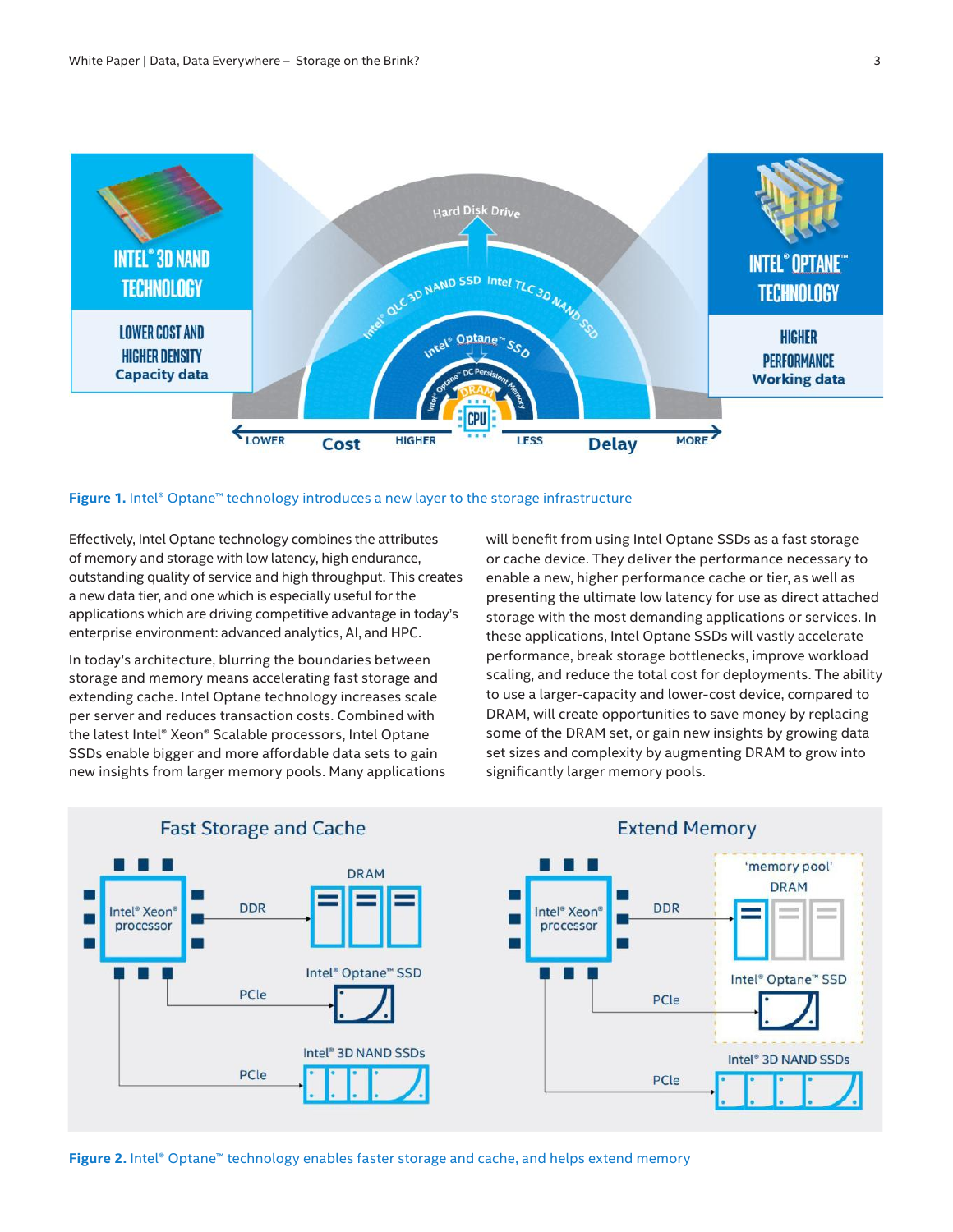# **Intel® 3D XPoint™ Technology – The Heart of Intel® Optane™ Technology**

Intel Optane technology has at its heart a completely new approach to memory, based on massive advances in materials science, called Intel® 3D XPoint™ technology (pronounced cross point).

Intel 3D XPoint technology slices sub-microscopic layers of material into columns, each containing a memory cell and a selector. It connects the columns using perpendicular wires with an innovative crosspoint structure that enables memory cells to be individually addressed by selecting one wire on top and one underneath. These memory grids can be stacked three dimensionally to increase density. Unlike DRAM, which requires a transistor for each memory cell – negatively impacting size and cost – each Intel 3D XPoint memory cell can be written to or read simply by varying the voltage in the wires, completely removing the need for transistors.

The state of the memory cells is persistent, meaning they keep their values even if they are powered down. Together, these capabilities provide the fast, dense, non-volatile characteristics which make Intel Optane technology perfect for blurring the lines between storage and memory.

For some workloads, Intel Optane SSDs increase the memory pool by up to  $8x<sup>1</sup>$  and displace DRAM up to  $10:1<sup>2</sup>$ . Over time, Intel Optane technology will be available in other form factors, which will unleash the creativity of the ecosystem to reshape further performance computing as application and location demands evolve.

## **Intel's Storage Portfolio**

Intel® storage solutions are built on standards-based technologies, which reduce risk and provide flexibility to implement the storage architectures of your choice across multiple vendors or open-source solutions.

In combination with Intel Optane technology, Intel® 3D NAND SSDs transform the economics of storage infrastructures with unprecedented balance of scalability, performance and flexibility of choice, accelerating your data-intensive applications, reducing transaction costs for latency-sensitive workloads, and improving overall data center efficiency.

# **Benchmarking Intel® Optane™ Technology: Real-World Benchmarks Reveal Extraordinary Enterprise Data Center Performance**

Storage performance is often evaluated at a high queue depth that is essentially the number of concurrent requests for data from storage at any one time. Most NAND SSDs are measured at their performance peak, which is often at a queue depth of 128 or even higher. Additionally, the performance demonstrated on NAND SSD is typically either 100 percent read or 100 percent write workloads. These are not common workloads. The most typical workloads from enterprise applications are both mixed reads and writes, with queue depths between 8 and 12.

Many enterprise applications - particularly operational databases, storage caches, log files and similar performance- or mission-critical applications - require responsiveness. This means it is common to limit the scale of work presented to any one storage device. In fact, it is not common for these types of workloads to reach queue depths higher than between 4 and 12.

IIntel has tested Intel Optane technology using a very common mixed workload of 70 percent reads and 30 percent writes, which is often seen in databases. We are also showing queue depth ranging from 1 to 16 – outstanding I/Os at the storage device. In this case, the more performance the NAND SSD can deliver, the better. Intel Optane technology delivers better performance where it matters.

- Intel Optane technology performance at QD1 is 6x that of a high endurance NAND SSD (P4600) for 70/30 mixed workloads.<sup>3</sup>
- Intel Optane technology achieves maximum throughput at QD16, whereas most NAND-basede SSDs require queue depths of 100 or more to saturate performance.4
- Intel Optane technology maintains consistent read response times regardless of the write throughput applied to the drive. Average read response times remain below <30us while maintaining a 70/30 mixed read/write bandwidth of 23GB/s.4
- Intel Optane technology offers 99% read response time is up to 63x better than that of a high endurance NAND SSD under random write workload.5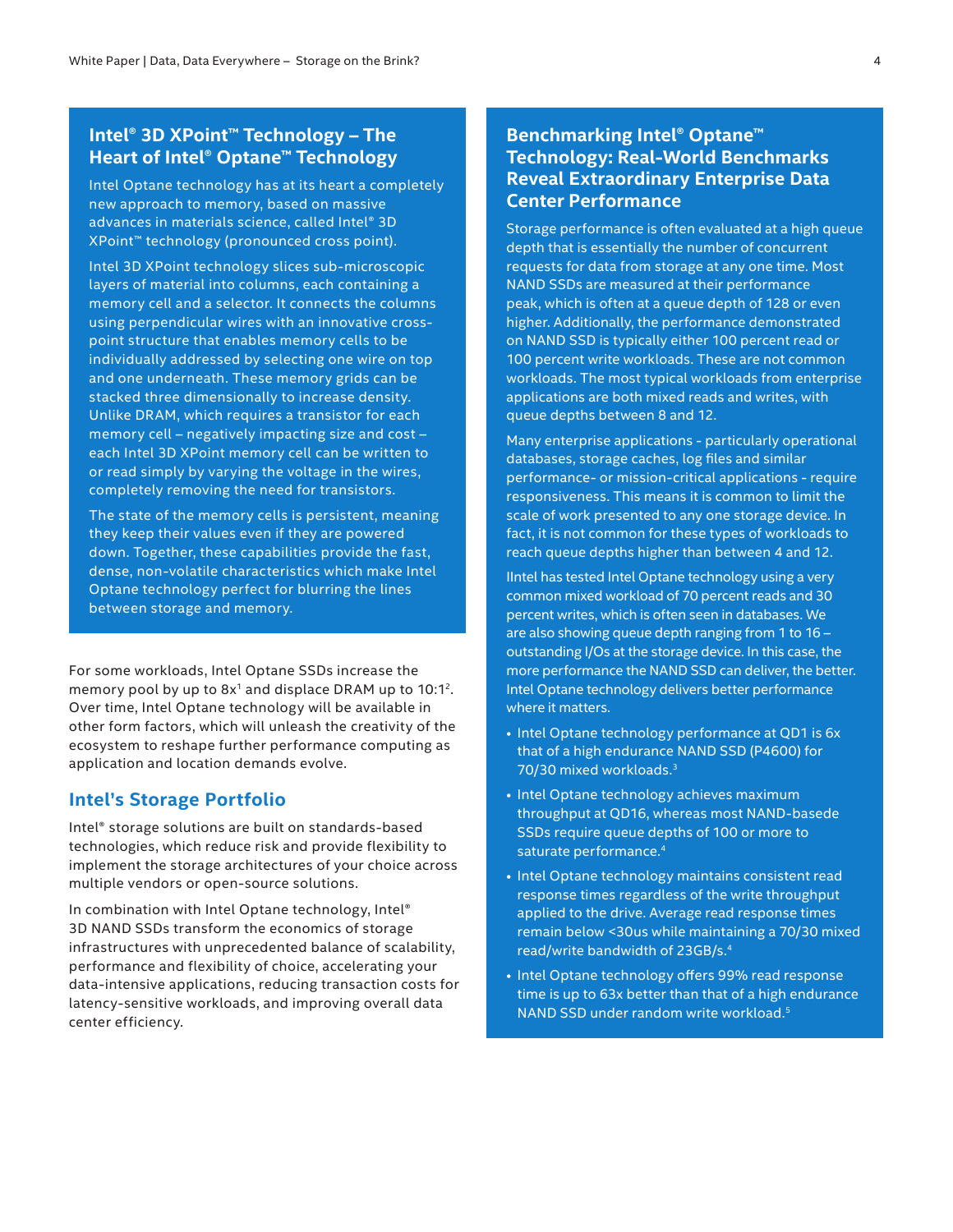Intel® Select Solutions offer workload-optimized configurations, including modern Intel® SSDs that are verified for Intel® Xeon® Scalable processor–based platforms and are designed to help accelerate storage modernization initiatives. When organizations choose Intel Select Solutions, they get the optimized performance that hyper-converged infrastructures need, without the time and hassle required to tune the stack.

Intel is fostering industry-wide collaboration and innovation to provide customers with solutions that deliver the performance and efficiencies today's businesses demand with storageoptimized platforms, ingredients, and software.

Intel® Storage Builders provides an open, collaborative environment for true storage innovation and advancement. The program brings together forward-looking companies, a broad Intel ecosystem, key foundational technologies, and strategic resources to empower our members to move storage forward.

# **Take the Next Step to Modernize Your Data Strategy Today**

Enterprises need to address the data challenges of the future with a clear vision of their application and architectural needs, and how data fits in. Then, develop a clear roadmap to deliver the storage modernization which will support these enterprises' data strategy. The alternative is choking on data growth, escalating costs and missed business opportunities. A crucial part of the modernization strategy is data tiering, and Intel Optane technology – by blurring the lines between memory and storage – provides completely new tiering opportunities to support real-time and data-intensive applications.

Gain further insights to help address your own data tiering and storage needs:

- Product Brief: [Intel® Optane™ Memory Breakthrough](https://www.intel.com/content/www/us/en/architecture-and-technology/optane-memory-brief.html)  [Responsiveness](https://www.intel.com/content/www/us/en/architecture-and-technology/optane-memory-brief.html)
- Solution Brief: [DataON and Intel Select Hyper-Converged](http://doc.dataonstorage.com/solution-briefs-whitepaper/DataON_Intel_Select_Hyper-Converged_Infrastructure_HCI_Maximizes_IOPS_Performance_for_Windows_Server_2016_Storage_Spaces_Direct.pdf)  [Infrastructure \(HCI\) Maximizes IOPS Performance for Windows](http://doc.dataonstorage.com/solution-briefs-whitepaper/DataON_Intel_Select_Hyper-Converged_Infrastructure_HCI_Maximizes_IOPS_Performance_for_Windows_Server_2016_Storage_Spaces_Direct.pdf)  [Server Software-Defined Storage](http://doc.dataonstorage.com/solution-briefs-whitepaper/DataON_Intel_Select_Hyper-Converged_Infrastructure_HCI_Maximizes_IOPS_Performance_for_Windows_Server_2016_Storage_Spaces_Direct.pdf)
- Solution Brief: [Intel® Select Solutions for VMware vSAN\\*](https://www.intel.com/content/www/us/en/cloud-computing/select-vsan-solution-brief.html?wapkw=intel%C2%AE+select+solutions+for+vmware+vsan*+solution+brief)
- Webpage: [Intel® Optane™ Technology](https://www.intel.com/content/www/us/en/architecture-and-technology/intel-optane-technology.html)